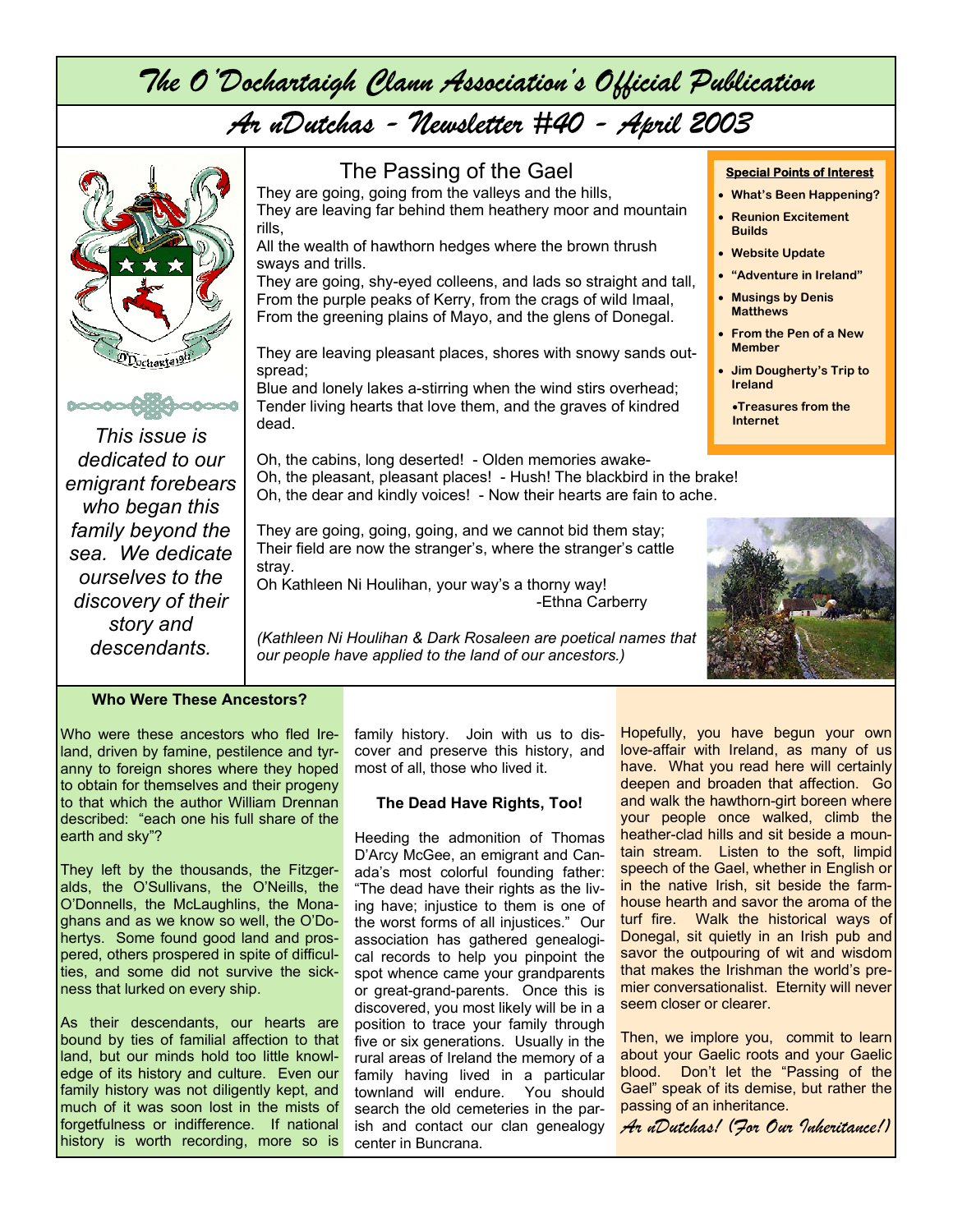# **What's Been Happening:**

#### *Formation of New Archive Committee*

Dear Clann Family & Friends: Cameron Dougherty (my brother) has asked me to chair the newly formed "O'Dochartaigh Clann Association Archive Committee." My plan is to collect and post all previous newsletters on the official O'Dochartaigh HQ Web site so they are available to all current Clann Members. Because I have been involved with my father (Buncrana Pat) from the inception of the Clann HQ in Ireland, I am already in possession of many past newsletters. My goal is to complete this project sometime this summer, but I need your help. Please e-mail me at OdochartaighCJ@aol.com if you have any of the following Newsletters: #2 – 11, 13, 14, 18, 21, 22, 33, & 34.

I will keep you informed as to my progress on this project and will let you know how to access the Newsletters on the official O'Dochartaigh HQ Web site in future Newsletter. I will also let you know about new projects.

*Catherine J. Dougherty-Murray, Chair*

#### *The O'Dochartaigh Family Historical Research Project*

It is a great privilege for me to participate in the O'Dochartaigh Family Historical research project with Cameron, John McLaughlin and others. I have been researching my branch of the family (from Creehennan and Whitecastle) since I was a boy growing up in London during the WWII. I have always been fascinated by the stories told by visiting Irish, Canadian and American cousins, who spoke of their common link with the family home on the banks of the Foyle, where they had spent so many happy hours as children. Over the years, I have been touched by the tragedies, courage and fortitude of my kinsman, striving to provide a better world for their children, in Australia, New Zealand, Canada, USA, Argentina, England, and at home in Ireland. It has been fulfilling to reflect on the lives and aspirations of the men, women and children who have populated the branches of our great family clan. Those of us working on this project hope to create a permanent record of their struggles and achievements. Ar nDutchas, for our inheritance! *John "Brian" Doherty Ireland*

It is a privilege to join the O'Dochartaigh Family Historical group and working on various aspects of clan history and genealogy that have not received much attention from historians. Brian Bonner wrote a wonderful series of books on the Inishowen Peninsula in which he traced the history of the O'Dochartaighs, Lords of Inishowen, in great detail. But there are facits of O'Dochartaigh history that Bonner did not touch upon, and it is these aspects that we hope to research and eventually publish for the posterity of the clan. One such project is to arrive at a definitive pedigree for our clan. As things stand now there are two conflicting versions of the pedigree in Irish manuscript, an unsatisfactory situation to be sure, and one we will attempt to resolve. But this is just one aspect of O Dochartaigh clan history; there are others that deserve attention, and I look forward to working with Cameron, Brian Ireland and others to help shine a little light into neglected areas of O' Dochartaigh clan history. *John D. McLaughlin*

#### *THANKS FOR YOUR SUPPORT*

Hello to all O'Dochartaigh members. It has been my pleasure to serve the Clan as Membership Chairperson. It has given me a chance to get to know many of you. Always feel comfortable to e-mail me with news and information...nothing is too small - and please keep your membership dues coming. Your dues are used for a great cause.

HUGS to you all, *CATHY DOHERTY, MEMBERSHIP CHAIR MsCathy42@yahoo.com*

*Don't you think it is time that you join?* 



*Artwork provided by Nancy Monaghan* 

# **Reunion Excitement Builds as the Ideas for Activities Begin Flowing**



*by Eva Gremmert "2005 Clann Reunion" Coordinator No matter what the spelling of your O'Dochartaigh name (there are at least 140!), or even if your* 

*name is not Doherty, O'Dority, Daugherty, Darity, etc. anymore, you are invited to come to Ireland in 2005. The O'Dochartaigh Clann will descend on the area July 1 through 10 to visit their ancestral homeland. Bring your family and be part of this great event.* 

*Anyone who has a connection to the clan – even if "your granny's name was Doherty" – is encouraged to join the hundreds who will attend the festivities. No matter what your last name is now, if there is a Clann connection in your family, you're welcome.* 

*A very active and enthusiastic fund raising effort is underway in Derry City. Local residents are contacting businesses and agencies for sponsorships that will help cover the cost of activities.* 

*Planning began recently to coordinate the Clann gathering with annual local events in Ireland. This will make promotion efforts more effective and will utilize our volunteer force efficiently. For example, local sheep dog trials held every year near Malin Head are the first targeted events of this planning process. Many more are under consideration and any ideas are being welcomed by the committee.* 

*Also, the tourism offices in Derry City, Buncrana, and Carndonagh are sending the Clann lists of possible activities for visitors beyond the official schedule of reunion adventures. This opens a variety of opportunities for visitors to see and hear and enjoy the best of Ireland, Ulster, and Inishowen's heritage for themselves.* 

*The reunion committee asks that all who read this information send it on to friends and family – wherever they may* 

*be. Please use e-mail, telephone, snail mail, and word-of-mouth to get the word out. Those who attend need not be members of the O'Dochartaigh Clann Association, since everyone worldwide is invited to participate. As awareness of the 2005 Clann Reunion grows, attendance will increase dramatically. We are building on this event's twenty years' of success.* 

*A central information e-mail address is now functioning and will be used to answer questions or deliver specific messages regarding the reunion. It is egremmert@attbi.com and can be used by anyone. Also, clan websites are being updated with the latest reunion plans, etc. and will constantly offer information to those interested in the event. The web addresses are Daniel Doherty's website, http://www.odochartaigh.org and Brian Baker's, www.odochartaighforever.com and both carry lots of great O'Dochartaigh material.*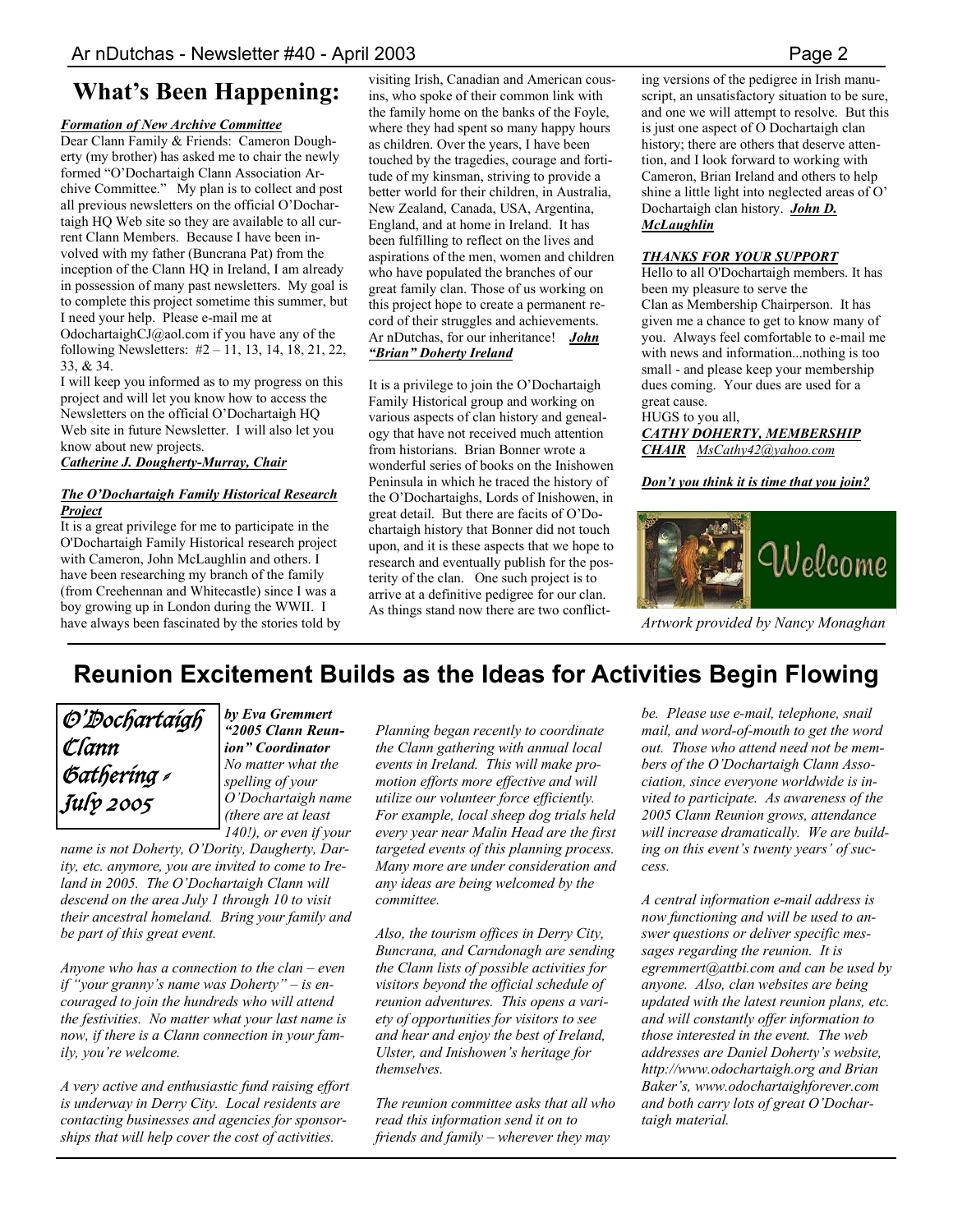# THE ANCIENT MYSTERIES OF IRELAND Some would say

Many times in the last five thousand years the small island of Ireland has stood at the heart of European culture. In the middle of the eighth century B.C. it may have been the wealthiest place in Europe, its gold ornaments and beautiful bronze musical instruments unequalled anywhere north of Egypt. Because it was never absorbed into the Roman Empire, it preserved and gave back to Europe much of its Celtic traditions and culture. After the fall of Rome, Ireland kept scholarship alive for Europe and ultimately carried civilization back to the new barbarian kingdoms rising from the ruins. No tenth century A.D. kingdom could consider itself avant-garde or enlightened unless they had Irish philosophers and theologians in their court.

It is still affecting much of the world! As many as 50 million Americans claim direct Irish descent, with nearly as many more scattered in all parts of the world. Irish pubs are crowded in Russia, Australia, Japan and even in the Congo. This has led to a great interest in Ireland and her ancient history. Hoping to gain a true understanding of itself, the entire country is now re-discovering itself, shaking off influences of the occupying English and re-looking at those long-treasured and time-honored myths.

that Ireland has

always been a place where myth and reality existed side-by-side. If this were the case, we could easily separate one from the other. I say that Irish history, as we know it, started in myths with specks of reality grafted into it as discoveries were made. Until recently, the lack of true evidence has rendered myth and reality inseparable.

Remarkably, there has been enormous energies recently put into "unearthing" the past of the Irish people. Consequently, these last few years have uncovered more information than the previous century. From these findings and studies come an entirely new image of this history, as inspiring and fascinating as the beloved myths. Make no mistake about it, Ireland's ancient past is still clouded in mysteries. However, with each new discovery this past comes into sharper focus. Sharp enough to finally understand how much "Irish" is "Celtic" and how much "Celtic" as we know it today, is "Irish". History shows time and time again that the Irish are little affected by outside influences but are adept at inspiring and shaping others. The Romans, Vikings, Normans, English had much less effect on these Irish than you may think. Which means that, to study the ancient Irish is to understand ourselves, the modern Irish.

Very few people today can draw such inspiration from their past as the Irish. Past and present, myth and reality are inexorably mixed. Nearly nothing is forgotten, and the past continues to color the present.

Fellow historians, let's turn our attention from studying the great empires of the world. After all, the vast majority of the world's ancestors never lived in these empires. They lived in tribal warrior cultures like that of the Bronze and Iron Age Ireland. Studying Irish history will not only have a tremendous impact on our Irish kin around the world, but also give a glimpse into the way most people lived for much of human history. *Cameron Dougherty*

*Note: If you are interested in joining with other members who love to study and share Irish history, please contact Cameron Dougherty. Our vision is to fill our websites with Irish history and develop our family history.* 

*Note: Credit for this article goes to the authors Carmel McCaffrey and Leo Eaton of the book "In Search of Ancient Ireland" which has been personalized here for our readers.* 

### **Martin Darity**

Silver Representative Martin Darity is currently serving the seniors of Alabama as the Chairman of the State Delegation for the National Silver Haired Congress (NSHC). He was appointed to the NSHC by 2nd District Congressman Terry Everett in 1996 and elected to lead the Alabama Delegation in 2000. His contributions in helping to organize the NSHC, and as Chaplain, Public Relations Chairman and on the Membership Committee have been significant.

This man is one of those folks who never meets a stranger and is a caring friend from the first time you meet him. Despite his full plate of civic responsibilities, he is always willing to help someone in need. He is President of the Montgomery Rotary Club, and on the Boards of Goodwill Industries, O. I. C. and the Intertribal Indian Council. He is active in the National Association of Retired Federal Employ-

**More of Those Notable Dohertys bestime Southeast Tourism Society and Kathryn Doherty**<br>More of Those Notable Dohertys *Kethryn ligeness* ees, the Southeast Tourism Society and many other civic and community organizations.

*(We wish to congratulate O'Dochartaigh member, Martin Darity [frequent contributor to this newsletter] on his nomination to the Alabama Seniors Hall of Fame. )* 

#### **Willliam Dougherty, M.D.**

William Dougherty, M.D., is director of the Lehigh Valley Hospital Regional Burn Center. He has served as staff surgeon at the USC Medical Center in Los Angeles, CA, as an assistant professor of surgery at the University of Southern California. Board Certified in general, critical care and plastic surgery, Dr. Dougherty is a member of the American Burn Association, American Society of Plastic Surgeons and Society for Critical Care Medicine. He is a fellow of the American College of Surgeons. He is active in research related to wound healing, tissue engineering, pulmonary burn injuries and other specialized areas of burn care.

Kathryn licenses home furnishing designs and patterns for rugs, textile, poster, bath product, wallpaper, bedding, paper products and ceramic. She is multi-disciplined and is equally comfortable with a loose whimsical juvenile style as she is with sophisticated contemporary. This versatility, in addition to her color sense, is one of her greatest strengths as a resource to manufacturers, importers, mills and publishers.

Please, let us publish information about you or a family member. Send it to Marta Stern at:

#### **stern\_assoc@earthlink.net**

*"If defeated everywhere else I will make my last stand for liberty among the Scotch-Irish of my native Virginia" - George Washington*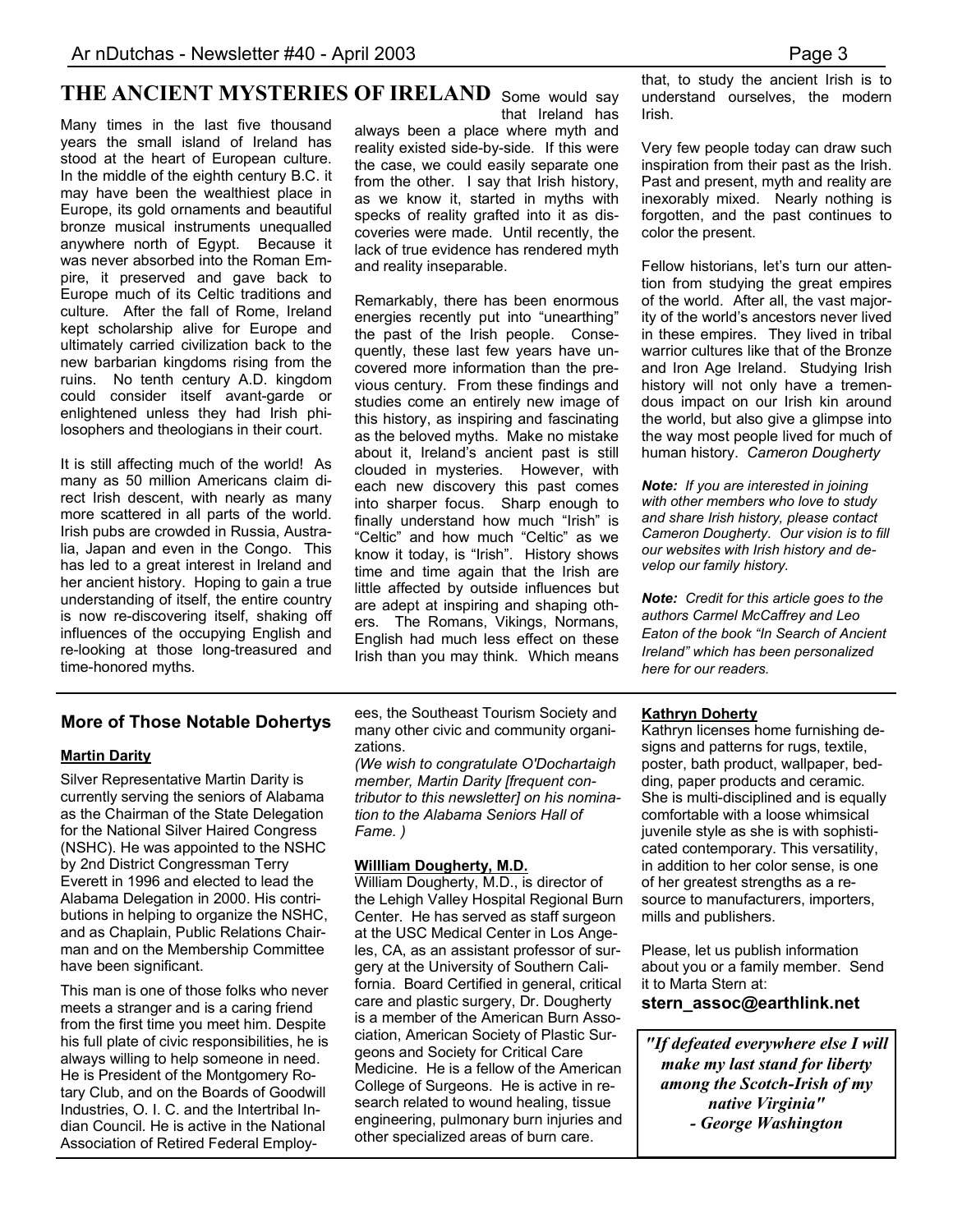### Ar nDutchas - Newsletter #40 - April 2003 **Page 4** Page 4

#### **ADVENTURES IN IRELAND - JANUARY, 2003 - Part 1** *by clan member Donna Hart, an 11TH-GENERATION American Daugherty*

*Donna's forefather, Owen Dogharty, came to Norfolk, Virginia, in 1673. Donna is a wife, mother of 4 children (stepmother of 4 more), and grandmother of 4 little boys. She taught in the Illinois public school system for 20 years before earning her PhD in English (Medieval and Renaissance studies). She has taught at Greenville College, Greenville, Illinois, for the last 14 years. Irish history, literature, and genealogy are fairly recent loves. Whenever she can, Donna teaches courses in Irish literature and takes students to Ireland. This is her story of her most recent trip.* 

"Nothing is as easy as it looks. Everything takes longer than you expect. And if anything can go wrong, it will, at the worst possible moment." That's what Murphy's Law says. And that's what I said to my 13 Greenville College students before we left for Ireland in January, for the travel part of our 3-week Interterm class in Irish history and literature. Murphy and I were both wrong! Let me share some of the highlights of a wonderful 11-day trip in the south of the Republic of Ireland.

Planning our own trip was great, but patience and cooperation are an imperative when you're doing your own driving and trying to keep two 9-passenger vans together. It's not easy for an American to drive on the left side of the road (with steering wheel on the right and manual gearshift on the left!) - or to negotiate roundabouts the first few times. It takes even longer to figure out how to navigate Dublin streets that suddenly change from "two-way" to "one-way." Our walkie-talkies helped us to not get irreparably separated. And you have to roll with the punches when the 7 passenger mini-van that you THOUGHT you had rented turns out to be a little 5-passenger car that only seats 7 by turning down a couple of bumper seats in the trunk. Because we managed to laugh and "bend" (literally and figuratively)**,** we had a really great trip with very few problems—and saved ourselves about a thousand dollars each! If you've traveled since 9-11, you know that security is much tighter, so I won't go into the details of our getting through the St. Louis, Boston, and Shannon airports. We arrived in Shannon early on a gray morning. The kids didn't feel the "jet-lag" effect yet, so we went on a "look-see" drive through the countryside. We made quick stops at Dromoland Castle (Dru MO lund) and a hilltop church ruin/ cemetery in Ennistymon (En is TIE mun), where each grave had to be walled in to keep the coffin from washing down the sheer ascent. Finally, we reached the splendid

Cliffs of Moher. By the time we got to the Cliffs, a steady rain was falling and near gale-force winds were blowing. The winds were actually blowing water up and over the top of those 700-foot tall cliffs! By mid-afternoon, jet-lag finally set in, so we went to our hotel and took naps. Consequently, several of us ended up wide awake at 1 or 2 in the morning, drinking Bailey's in the hotel pub and watching British TV.

We started the next morning with "St. Patrick's Breastplate," a wonderful

Welcome

prayer attributed to Ireland's patron saint. The speaker petitions God's protection "above, beneath, before, behind, to the left, to the right, without and within." Surrounded by that protection, we headed off down the road. I had driven in Ireland three times before, but the big van made the roads seem even narrower. We held our breath every time we met an approaching truck or bus. We stopped first at the ruins of Quin Abbey, a  $15<sup>th</sup>$  century Franciscan complex, then made a quick stop just to look around at Knappogue Castle, also 15<sup>th</sup> century. There we met a young Welsh woman and young black man who were tending the Knappogue gardens. The man was an American air force "brat" who had returned to the U.S. after he came of age, only to find out that he really didn't "fit" there. He said that his mother was Irish and that he preferred the slowerpaced Irish lifestyle. I wondered privately if, in reality, he preferred not to have to deal with American racism. At any rate, the castle gardens were done in medieval style, with separate geometric sections and raised edges, and different varieties of plants in each box. Fruit and ornamental trees, benches, and small statuary completed the pleasant formal layout.

Our main goal for the day was Bunratty Castle and Folk Park. On the way, however, I took the kids by the Craggaunowen Project to get a good look at the  $16<sup>th</sup>$  century

castle, a 3 or 4-story square tower. We were pleased to have also been able to see a

crannog (a replica of a pre- $5<sup>th</sup>$  century island family refuge with its daub-andwattle huts), a ring fort, an ancient defended homestead, and a replica of St. Brendan's curragh in which he is said to have made the first trip from Europe to America in the  $6<sup>th</sup>$  century.

(See our next newsletter for the conclusion of the *Adventures in Ireland – January, 2003)*

Have you seen the Clan merchandise which is now available for purchase? Check it out on our website: www.odochartaighforever.com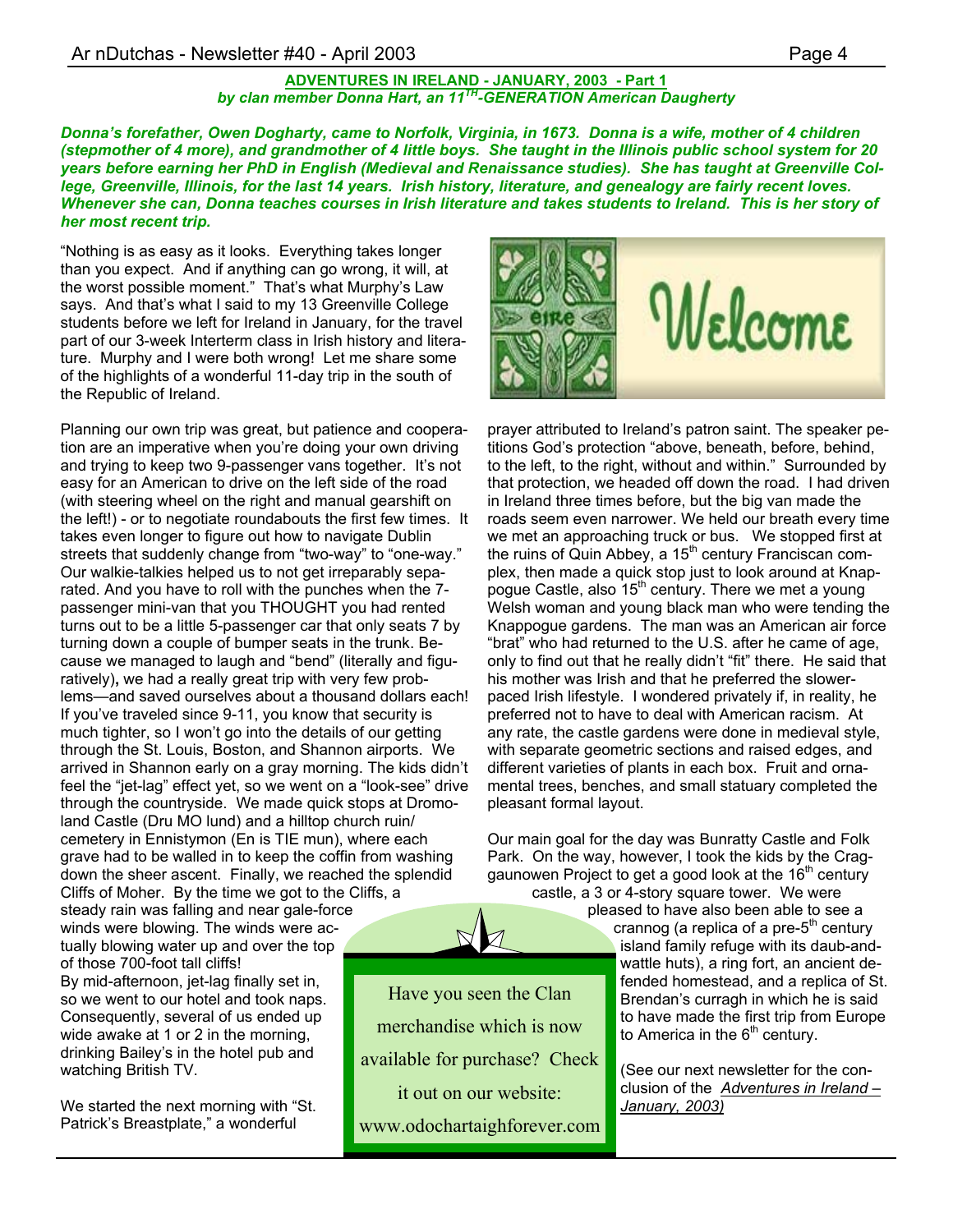# Musings by Denis Matthews **"Living Down Under"**

Have you ever considered what it is like living "Down Under?" *Don't honestly think about it a whole lot myself.* I've lived my whole life in the southern hemisphere and somehow got used to the idea. I often use the term "Down Under" with tongue in cheek. I first heard the expression as a 9-year-old, during the US Army occupation of Brisbane, my hometown. I thought it was a fair enough description *back then*. After all, any globe of the world I had seen in 1942 (and for years afterwards) had an axis inclined at 23.5º to the vertical, and there was our island continent located "down under." But this arrangement of the globe is quite inappropriate. Wherever you are, you feel as though you are on "top of the world". Look up and on a clear night you can see the stars circling slowly above you. Of course, it is their path across the night sky that gives a clue as to the latitude of your location.

The theory only became real to me when I had an opportunity to play with a star globe. The globe of the earth was quite a small sphere within a larger transparent globe studded with the constellations…*and* the sun and moon as well. It was a beautiful model and well engineered so that all necessary adjustments could be made very easily. To set up the model meaningfully, I had to begin by aligning the axis of the earth (and of the star globe) in a north/south plane. Then I had to rotate the earth sphere till my particular location was uppermost on it. This aligned the axis of the model with the real axis of the Earth's rotation. I could then roll the "sky" while the earth appeared to remain stationary. This was a moment of truth for me. I suddenly realized that wherever I was, even at home in the land "Down Under", I was always on top of the world.

I was pushing sixty before I ever crossed the equator. I was flying via Honolulu to LA where my sister-in-law and her husband Bill were going to meet me at the airport. They had arrived the day before and already had hired a car and checked into our hotel. The very next day we were going to visit Disneyland – *of which I* have strange memories, *such as* dozing off during a fabulous holographic presentation. The jet lag had caught up with me. But towards the end of an endless day, we found ourselves in a shop selling memorabilia. There I spotted a wonderful globe of the earth that was not pierced by the usual inclined axle. The globe rested freely on an elegant tripod. I was excited! I picked up the globe eagerly, but I realized, sadly, that it would not fit in my suitcase. I wanted to put it back on its tripod with LA on top and properly orientated in the north south direction, but I had momentarily lost my bearings, so I settled for putting the sphere back on its support with my part of the world uppermost, orientation notwithstanding.

Can you imagine my amazement when a passer-by almost instantly picked up that sphere and replaced it so that North America was uppermost? Not that LA was at the top of the sphere, but some part of the Arctic Circle. Suddenly my jet lag was forgotten. I sauntered back and "examined" that globe again, replacing it as I had done moments earlier. It was barely out of my hands when another passer-by repositioned it "correctly". Before repeating the experiment, I quietly drew Bill's attention to what I was doing. Again, the globe was immediately repositioned by another passerby*.* Bill then sidled up to run the test for a fourth time - with the same result!

All four people had immediately seen that there was something different about the position of that globe, but not one of them placed LA uppermost. As for the North-South orientation, I did not know where North was, but it was obviously not a consideration to any of our "subjects". *And s*o, my abiding memory of my first full day in the Northern Hemisphere was the fact that Terra Australis, The Great South Land, is without a doubt "down under."

Instead of a globe, I settled that evening for purchasing a star chart because I was really anxious to see the northern constellations properly. In particular I am familiar with the huntsman Orion striding across the night sky upside down, with the dog star, Sirius at his heel. I wanted to see this constellation up the right way. But the only time I saw a clear night sky on that trip, I was in Vancouver and it was far too cold in March for me to stay outside stargazing. It was only on a subsequent trip across the equator that I realized I should remember that in the northern hemisphere the sun follows a clockwise path during the day through the southern sky. If I happened to know where the sun was at any time, I could then get my bearings. I have grown used to the idea that during the day the sun sweeps to the north of me from right to left in an anticlockwise manner. I am familiar with the Southern Cross rotating clockwise through our night sky about the South Celestial Pole. I had to think of the sun behaving something like this. To get my bearings in the Northern Hemisphere I had to change the habits of a lifetime.

As for the seasons, I have been known to play Santa occasionally. "Down" here this happens as our pre-schools and kindergartens (like all our academic institutions) are finishing the school year just before Christmas. This can be the hottest time of our year, so I had my red suit specially made of lightweight, drip-dry material. I could give it a quick rinse when I got home from a gig, soaked in sweat. "Down" here I think the days have gone when we would sit down to a traditional baked dinner on Christmas Day. Unlike our parents, we normally opt for a cold repast on this special day. Some people still hanker for the traditions imported from the Northern Hemisphere. We hear of these people sitting down to Christmas Dinner, not in December, but in July.

#### **Top 10 Ways to Tell if you are Addicted to Genealogy**

**10. When you are in a different city do you look through the phone book to find people that have the same surnames as your ancestors?** 

**9. Do you get excited when you drive by a cemetery?** 

**8. Do you talk about your deceased ancestors as though they were still alive?** 

- **7. Does your librarian know your whole life story?**
- **6. Do you check the obituaries everyday?**

**5. Does your spouse call the library to see when you are coming home?** 

**4. Do you spend your vacation tracking down ancestors in county courthouses?** 

**3. Can you remember the date an ancestor died but not to feed the pets?** 

**2 Instead of an emergency kit in your car, do you have a research kit?** 

**1. Does your boss call the library to see when you will be coming back from your lunch break?**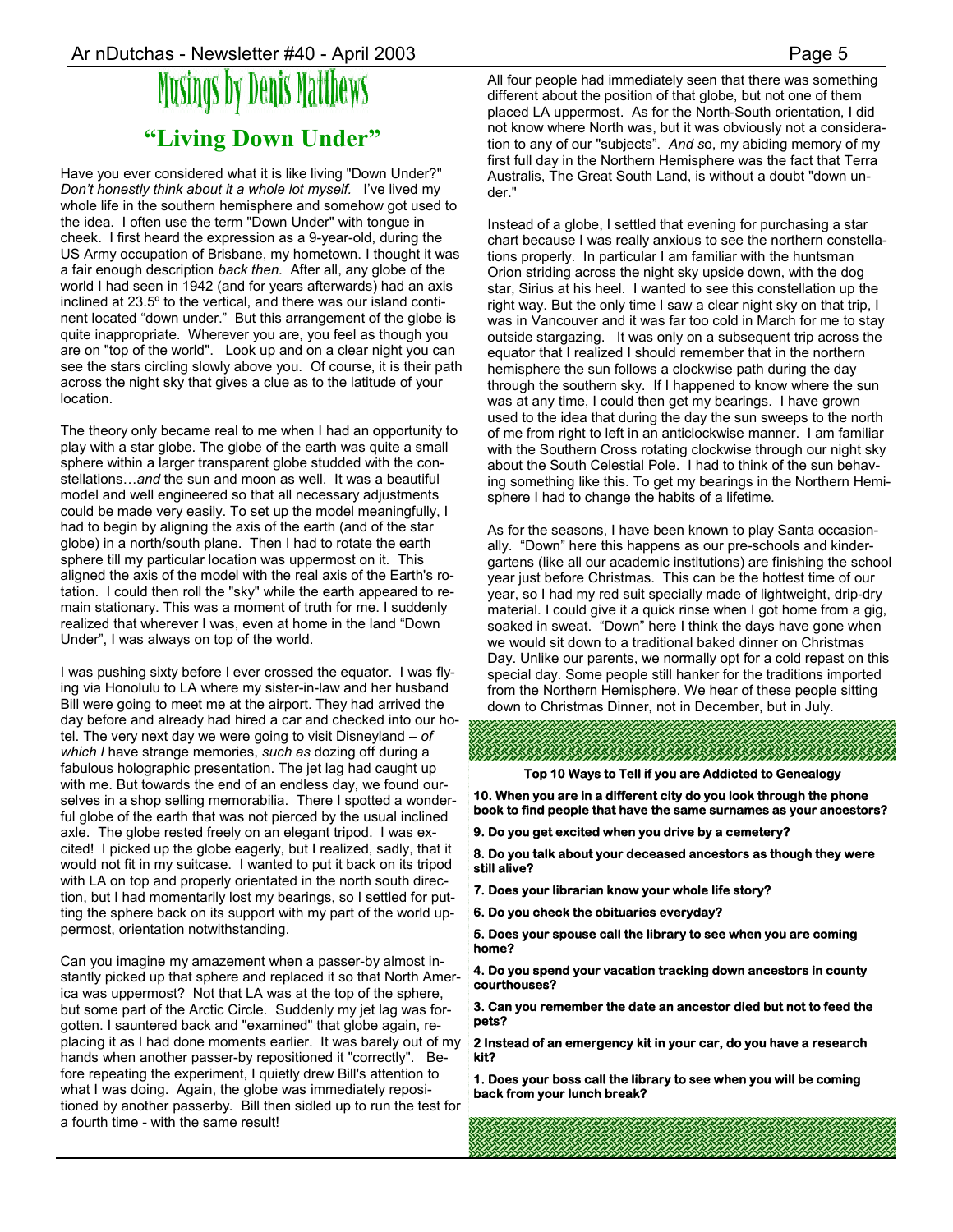# TREASURES FROM THE INTERNET

From: http://www.rootsweb.com/~irlkik/ihm/baronies.htm

 **County Donegal [8 baronies] All** - Inhabited anciently by the Vennicnii and the Rhobogdii according to Ptolemy, and later formed the northern part of Eircael (or Eargal) which extended into Co. Fermanagh. O'Cannnon (O'Canannain) were kings of Cinel Conaill here until the O'Donnells broke their power in the 13th century. The O'Donnells were descended from Conall Golban, and hence the territory attained the name Tyr Connell. The name of the county is derived from 'Dun na nGall' meaning fort of the foreigner because Donegal town was a Viking stronghold in the 9th century.

 **Banagh** - The O'Gallaghers, of Cinel Boghaine, a senior branch of the Cineal Connaill, were noted here at an early time, with their original territory extending well into Raphoe and Tirhugh. The MacNelis (Mac Niallghuis), McGillespie (Mac Giolla Easpuig, erenaghs of Killybegs) and McRoarty (Mac Robhartaigh) septs are noted here. A branch of the Mac Sweeney galloglass were chiefs of Tir Beghani (or Tir Boghainne, a former name of this barony) following the Norman invasion.

 **Boylagh** - The O'Boyles were early chiefs here. O'Mulligan is cited as chief of Tir Mac Caerthain which also included Raphoe barony. O'Duffy and O'Farren septs are also noted here. The McFaddens, McGonigles and McWards were located in east Boylagh. Tir Ainmirech is an early name for the barony.

 **Inishowen (East)** - The most ancient name of the district in which this barony was situated was Moy Ith (Magh Ithe), the Plain of Ith, a district which comprehended the tract between Loughs Foyle and Swilly and extended as far south as the river Finn. Moy Ith was once divided into Inis-Owen and Tir Enda, named after two sons of Niall of the Nine Hostages. Previous to the 12th century Moy Ith was occupied by a branch of the Cenél Éoghain, called ClanConor, of which the most distinguished families were those of O'Cathan, O'Cairellan, O'Murry, O'Kennedy, O'Corran, O'Quin, and O'Dugan. ClanConor was driven across the river Foyle into Derry, their place taken by the Cenél Moen, another branch of the Cenél Éoghain, of whom the O'Gormleys and O'Loonys were chiefs. Cenél Moen was in turn driven across the Foyle by the Cenél Connaill in the 15th century, of which the O'Donnells and O'Dohertys were a part. Extending from Raphoe, the O'Dohertys were lords of Inishowen peninsula. The McDevitts are offshoots of this family. Mac Duvaney were cited as chiefs of Cinel Enda (Nenna) within Inishowen. O'Harkans were cited as erenaghs of Clonca (Clonska). The O'Duibhdiorma (Dermond, Dermott,...) sept were chiefs of Breadach in Inishowen cited between the 11th and 15th centuries.

 **Inishowen (West)** - Between the 9th and the 13th century the whole of Inishowen was divided into three sectors, Aileach, Bredach and Carraic Brachaidhe (Carraickabraghy) which is situated in the west of Inishowen. Extending from Raphoe, the O'Dohertys were lords of Inishowen peninsula. O'Dooyiorma (O'Dermond) is cited as a chief of Brenach in the parish of Moville. O'Donnelly is cited anciently as a chief in Inishowen. O'Mulhall (Mulfaal) and O'Hogain are cited as chiefs of Carrichbrack (Carrickbraghy) in this barony, in the territory of Tir Eogain. O'Shiel and McDever septs are noted here.

 **Kilmacrenan** - The inaugaration site of the O'Donnell kings of Tyrconnell was at Carriag Dun. O'Breislein (O'Breslin) were chiefs of Fanad on the banks of Lough Swilly up to the 14th century before being diminished by the Mac Sweeneys (of Fanaid) . The O'Begley family was in the parish of Tulloghobegley, as was MacSweeny of Na d-Tuath. The O'Friel family were hereditary co-arbs of Kilmacrenan and inaugurated 'The O'Donnell' as the Lord of Tyrconnell. Other medieval septs include O'Kernaghan of Clondavaddog, McCoyle of Mevagh, O'Toner of Tullyfern, and O'Laherty (Laverty) who were lords of Aileach (Elagh). Clann Chinnfhaelaidh is noted in the far eastern portion of this barony.

 **Raphoe (North)** - The MacLochlainns (MacLoughlin), a senior branch of the northern Ui Neill, are noted here with much influence up to the 13th century. The O'Gormleys were chiefs of Cinel Moen (Raphoe barony) and were driven out by the O'Donnells in the 14th century. O'Cannon, ancient kings of Tir Connail, are noted near here in medieval times. O'Quinn along with O'Kenny (and others) are listed as chiefs of Moy Ith which comprised parts of Raphoe and Tirkeeran (see Derry). Septs of O'Brollaghan, O'Deeney, O'Toner O'Gallagher and O'Derry



Original Artwork by Nancy Monaghan **Irish Country Graphics** http://home.att.net/~seanachie28/irishcountry.html

are mentioned in this area. The territory of Tir Enda (named for the Cinel Enna) is noted in this barony. **Raphoe (South)** - The O'Gormleys were chiefs of Cinel Moen driven out by the O'Donnells in the 14th century. O'Mulligan is cited as lords of Tír MacCarthain which also included Boylagh barony. O'Pattan, McGlinchy and Mc Crossan septs are noted here by MacLysaght.

 **Tirhugh** - The territory of O'Gallchobair (O'Gallagher) was centered here and in the barony of Raphoe. The family Mac Raith(MacGrath) were found here at Termon Magrath in the 12th century. O'Haedha (O'Hugh or Hayes) is given as chief of Esruadh (Ballyshannon). Other septs included MacDonlevy, MacNulty, O'Clery, MacWard, O'Lynch, and O'Mullhollan.

 **Misc** - The Siol na Dallagh (O'Daly) were a branch of the O'Donnels who moved early to Connaught. MacLoingseachain (MacLynchy) is given as a chief of Gleann Binne, a clan of Tir Conaill in the 12th century. The DeLapp family were styled Lord of Cenel Enda prior to the 12th century. The O'Dullaghan served as chiefs of the Tuath Bladhadh. O'Maolgaothe (MacGhee) is cited in the 12th century as chief of Muintir Maoilgaoithe. MacTighernain or MacTernon is given as a chief of Clan Fearghiole in Co. Donegal.

**Many of our members are on the lookout for good books about Irish lore, history, and culture– fiction or non-fiction. If you have found a good book, why not share it with others? All you have to do is write down a little about it, and why you thought it was so good. Then send the report to our newsletter editor Marta Stern at email stern\_assoc@earthlink.net.**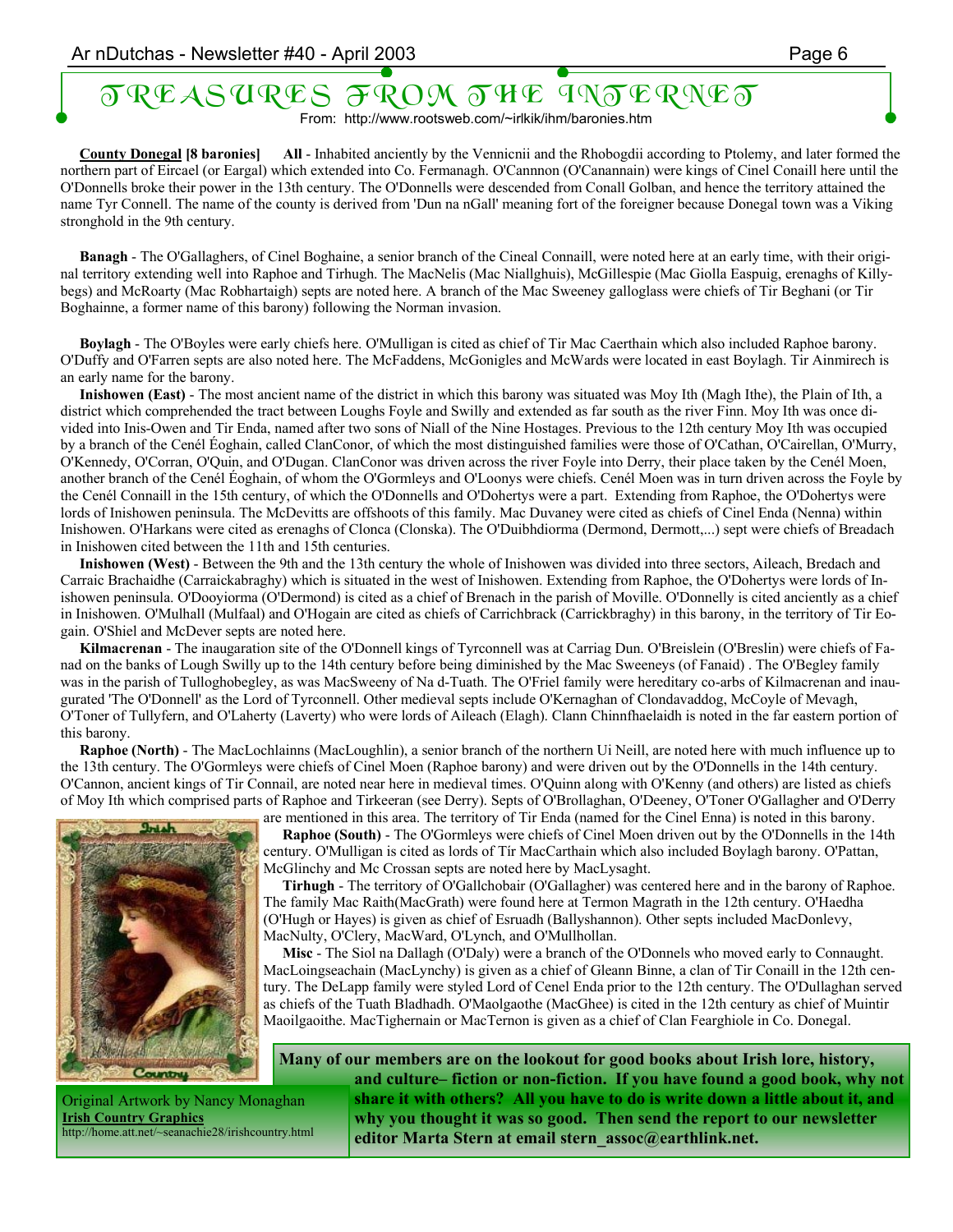## **From the Pen of a Talented New Member: Nancy Monaghan**

"What a thrill to be featured in Ar nDutchas! I'm proud to say that I have a blood connection to the McDevitts and Ó'Dochartaighs ~ Bridget McDevitt was my 5th great-grandmother and I created a webpage to honor the McDevitt (Ó Dochartaigh) clan. I also created and administer The Monaghan Clan online. This is a labor of love as are all my endeavors to promote the Irish and Celtic cultures. I've spent more than 20 years researching my own ancestry and I wanted to provide a place where all Monaghans could contribute to and access an online ancestral database. As an Irish-American educator, presenting information about my Celtic heritage is very important to me. My mom's family arrived in this country in 1849 when my g-g-grandpa, Hugh Monaghan, emigrated with his sister, Jane, and brother Patrick to this country (United States).

On my dad's side, my grandparents both came from Galway: Martin Joyce and Delia Bridget Connolly. I have a great pride in my Irish heritage. I also believe that I owe a great debt to my emigrant Irish ancestors who endured incredible hardships to create a better life for their descendants. My g-ggranda, Hugh Monaghan, was forced to leave his beloved Donegal during An Gorta Mór (the Great Starvation in Ireland). Until his dying day, he yearned for the emerald green fields of home. In my own way, I have tried to honor the memory of Hugh and all the other courageous emigrants who sacrificed to

provide us with a better life than they had.

My interest in Celtic mythology, folklore, legend and history also goes back to my early years. I was always spellbound listening to the old legends and wanted to attempt to create that same fascination in the young adults of today with my own books. Many visits to Ireland sparked my imagination and inspired me to write a series of Celtic fiction for young adults: The Druid Stone is available at Amazon.com, Barnes & Noble online and Borders online. Every book I write contains historically and geographically accurate information woven within a suspenseful storyline that reflects the individual cultures of the Celtic nations. I have traveled extensively in Western Europe and drew from my experiences there for the settings of my books.

My other passion is my Irish Country Graphics site where I offer websets and graphics that reflect the rich legends, mythology and history of Ireland. Websets and graphics are available in many different categories including An Gaelige, websets in the Irish language. I wanted to create a site that offered beautiful Irish graphics that went beyond the green beer, leprechauns and other stereotypical graphics so prevalent on the web. I am also available for customized graphics such as personalized Clan websets (you can see a sample of this on my McDevitt site). I also offer personalized awards, banners and logos for members of Irish Country Graphics. Membership is very inexpensive and I hope that many of you will join and use the graphics and websets.

I live in Florida with my husband, Bruce, and our youngest son, Sean. The rest of my family lives in Maine including my older son, Michael, my two sisters, Mau-

## **Putting the 'Gene' in Genealogy**

**Discovering roots through DNA:** The study of Genetics has become a mainstay of modern science. New revelations are made frequently. While some discoveries are greeted with open arms, others cause concern. In Oxford, England, Professor Bryan Sykes, Professor of Human Genetics at the University of Oxford, and his team at the world-renowned Institute of Molecular Medicine in Oxford, England, started a new company that offers exciting new ways to trace our genetic roots. One such discovery is that everyone's mitochondrial DNA (the mitochondria is the 'power house' in a cell) is inherited entirely through our maternal line. The research on the female line goes back 150,000 years and shows that almost

every person in Europe, and those that can trace their maternal line back to Europe, is descended from one of only seven women. These seven, christened "The Seven Daughters of Eve", have been named Ursula, Xenia, Tara, Helena, Katrine, Velda and Jasmine. They lived between 10,000 and 45,000 years ago in lands bordering the Mediterranean and Black Sea, from Syria to Spain. Some of their descendents endured much hardship during the last Ice Age, but pulled through to populate the whole continent.

Of special interest to those of Irish descent is Tara, who is the female progenitor of the Irish, and many others. Tara did not live in Ireland; she lived in Tuscany, Italy, about 17,000 years ago. Europe was still in the grip of the Ice Age, and Northern Italy was reen and Kathleen and my brother, John. Maine is also where my father resides. My family has always been very supportive of my endeavors. I teach elementary school in St. Petersburg and love it  $\sim$ what other job provides those kinds of emotional rewards? Nothing can compare with the elation you feel when you've enabled a student to grow intellectually  $\sim$  you know that you've opened up new worlds for that student. As teachers, we strive to instill a life-long love of reading and a social conscience that appreciates and respects all cultures and people.

I hope you'll have a chance to visit my sites ~ I'm always interested in feedback so please do feel free to contact me.

Sonas ort,

#### Nancy Monaghan Neansaí Gráinne Ní Mhanacháin



One of Nancy's Artistic Works. Others are contained in this newsletter, too.

#### **Irish Country Graphics:**

http://home.att.net/~seanachie28/irishcountry. html

#### **The McDevitt Clan:**

www.geocities.com/seanachie28/mcdevitt.html **The Monaghan Clan:**

http://www.geocities.com/monaghan49/index. html

#### **Author of Celtic Fiction:**

http://www.geocities.com/celticbook/"

covered in huge forests of pitch and pine. Towards the end of the Ice Age, Tara's descendants moved into France and followed the animal herds across the tundra of Northern Europe. In due course, they made their way across the land bridge that was to become the English Channel, before making their way to Ireland.

Another exciting discovery is the way that the male 'Y-chromosome' is passed from father to son, meaning that male relatives who have an uninterrupted male-male link between them will share the same or very similar 'Y-chromosome'. This can be used to prove that there is a connection between branches of a family when written records are unavailable.

More information is available on the Oxford Ancestors Site at *www.oxfordance stors.com.*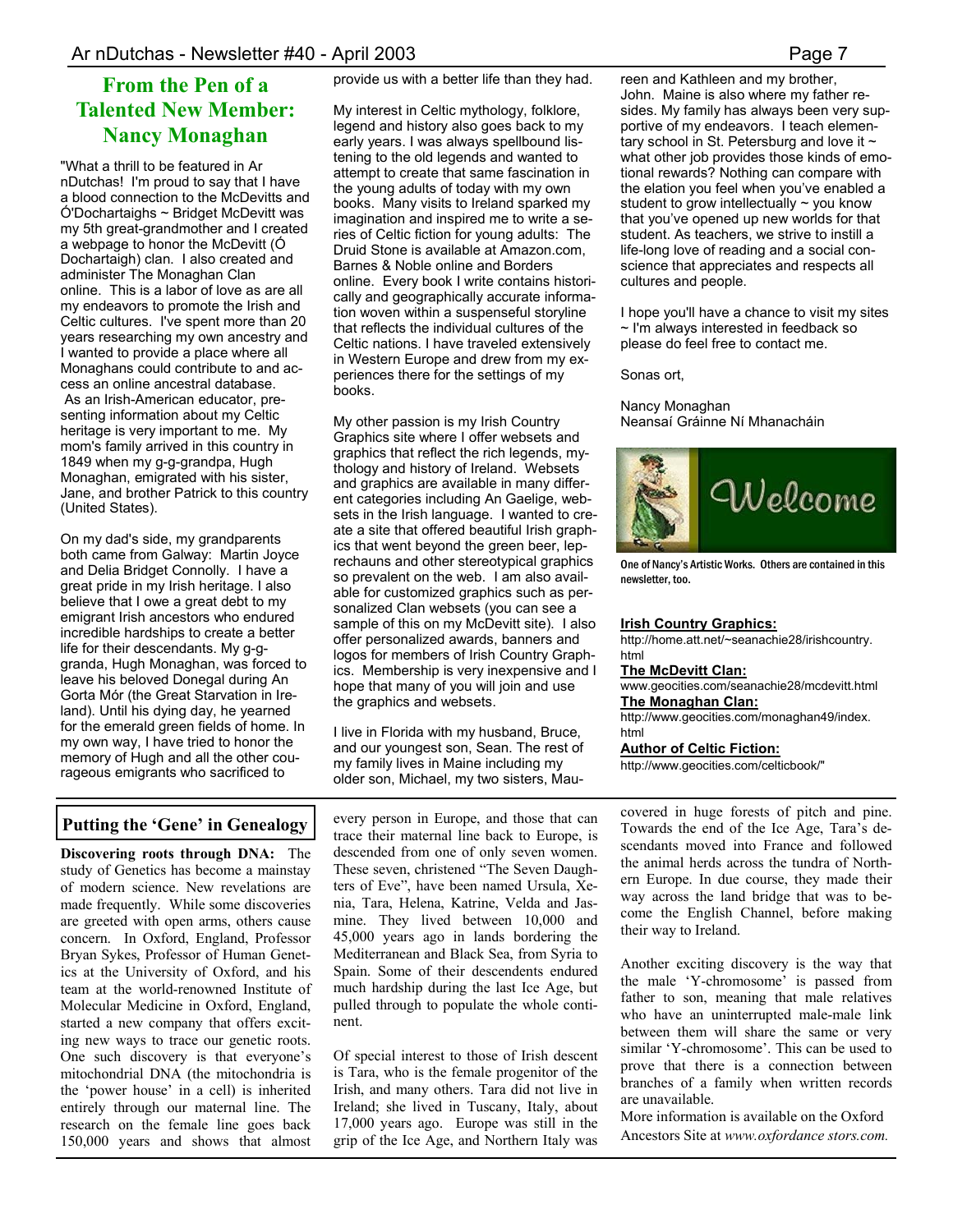Setting out from Dublin in the early hours, I planned for plenty of time to explore the area around Moville, Inishowen, Co. Donegal before we had to be in Letterkenny that night. Little did I realize that we were heading straight into a political lesson.

I had researched my family history for about fifteen years and knew that my great-great-grandfather, Felix O. Dougherty had come to New York from Ireland in 1851. What had stumped me for years was a notation in Felix's family Bible that said he was from Mount Ely. Family hearsay was that Felix had come from Inishowen. I had asked Irish people young and old if they had ever heard of a Mount Ely. None had. I scoured old maps looking for Mount Ely without success. I almost had given up hope and was wondering if Mount Ely ever existed when in June of 2001 I got the breakthrough I had longed for. I saw an ad for Eneclann, a genealogical research company headquartered in Dublin. I sent them the information I had and waited, not expecting much as I was



#### **We Are Here To Help**

Membership Dues to: Ms. Cathy Doherty 830 Leland St. Flint, MI 48507 USA Email: mscathy42@yahoo.com

General Questions to: Mr. Denis Matthews Fraser Rd. Dunoon, 2480 NSW, Australia Email: dmatthew@nor.com.au

Newsletter Editor/Chairperson: Ms. Marta Stern 3345 North Marengo Ave. Pasadena, CA 91001 USA Email: stern\_assoc@earthlink.net

Committee Growth & Organization: Mr. Cameron Dougherty 4078 Bruce Ct., SW Grandville, MI 49418 USA Email: odochartaigh@sbcglobal.net

Our Genealogy Center: O'Dochartaigh Clann Association & Inishowen Genealogy St. Kevin's, Aileach Road Shorefront, Buncrana Inishowen, Co. Donegal, Ireland Email: dochartaigh@eircom.net

**Jim Dougherty's Trip to Ireland** sure I was up against a brick wall. Eneclann searched all of its records and maps and found nothing of Mount Ely. They then did an Internet search and stumbled on a bulletin board message I had left in the 1990's asking for help in locating Mount Ely. After a year or more, I had given up on the bulletin board and stopped checking. However, a Michael O'Nuadhain (of the O'Dochartaigh Clann Genealogy Center) had left a message saying that Mount Ely was between Moville and Greencastle in Inishowen. After much looking, Eneclann finally was able to find Mount Ely on a 1901 map; and from that located it on the mid-1800's Ordnance survey. We finally had a Mount Ely shown as existing in the right time period! From the survey it appeared that Mount Ely was little more that a few buildings on a farm on a hill overlooking Lough Foyle. Now that I knew where Felix came from, I eagerly awaited my next trip to Ireland, which came in August of 2002.

> It was a beautiful day and the trip from Dublin was going smoothly. Due to other commitments we only had part of a day to spend in Inishowen. Believing that things were relatively calm in Northern Ireland, or "occupied Ireland" as I prefer to call it, I decided to take the most direct route, cutting through the North straight to Derry. We almost made it without incident when upon entering Strabane I saw soldiers in camouflage and couldn't help but notice that they were heavily armed. I saw armored vehicles and more soldiers on the street ahead and on the roofs of buildings. They had their rifles at the ready and were sweeping the streets with them. Having a high power rifle pointed at you and your family by a trigger-happy teenager is not a comfortable feeling!! I told my children to be quiet and sit still, and drove on as carefully as possible. The most striking thing to me was seeing mothers pushing strollers and baby carriages down the streets past the heavily armed soldiers as if nothing was happening. I then realized that this must be an everyday event for them and thought how sad that the children of the North had to grow up this way.

> Clearing Strabane we thought we would soon be back in good old free Ireland. Little did we know that the North had one more treat in store for us. Coming into Derry, we were diverted off the main road by a local police officer. I thought it was a detour for roadwork or an accident. We were still heading in the right direction as I could see the River Foyle off to my left. Finally, I saw a bridge over the Foyle and determined to use it to get out of the North as quickly as possible. As I turned down the hill toward the bridge I was stopped by a very nice local police officer which informed me that we had entered the route of a local Orangemen's parade. He directed me up to a point where he said we should wait until there was a break. There we sat in our car with the parade literally passing around us. I explained the parade to my children who could not understand the need to celebrate military victories of hundreds of years in the past by marching through the very neighborhoods of those they had defeated. Seeing a break in the parade we headed North toward the next bridge over

the Foyle as quickly as we could. I felt uneasy about having put my wife and children at risk, but in a way it provided us all a taste of life in Northern Ireland. Until you experience direct contact with an armed enemy, or until you experience the helplessness of having your religion and nationality taunted by a bunch of aged men in bowler hats, you can not really understand what the problems in the North are all about and what it is like to live under such circumstances.

Finally, we were free again to pursue Mount Ely. Prior to our trip, I had purchased a current Ordinance survey for Inishowen. By enlarging the appropriate portion, I could overlay the 1800's Ordnance survey with a current map to establish the exact location of Mount Ely. With this I drove right to the present day location of Mount Ely. It appeared that luck was now on our side. As we pulled into the farm where the map showed Mount Ely to have been, we met a man who now lives on the farm. His family has owned the farm since the late 1800's. He confirmed that his father or grandfather had once told him that the place was once called Mount Ely. The emotions I felt cannot be described. After so much frustration, I was finally standing on the same ground where my greatgreat-grandfather had stood over 150 years ago. Many thoughts raced through my head. Looking out over the fields and across Lough Foyle, I tried to imagine how bad conditions must have been for Felix to leave the peace and beauty of this land. I truly felt like I had come home.

The man who owned the farm directed us to what would have been the local Catholic Church in Felix's day. A more modern church was built in the later 1800s, but out in the graveyard they had preserved one wall of the old church. Everywhere I turned in the graveyard, I saw stones with the name "Dougherty" or, on the newer ones, "Doherty". Surely, under my feet were the remains of many of my ancestors. I wished I could talk to them for even an hour and find out how they lived and retrieved the family history that went to the grave with them.

As the sun was getting lower, I knew I must soon leave this place that I now thought of as home, but I knew now that I always could return. This trip back to the "home" of my ancestors had given me a feeling for where they lived, what they saw in their daily lives and what they had to give up to try to find a better life in America. It also gave me a strong feeling for, and understanding of, what our fellow Irishmen in the North experience on a daily basis. Has nothing changed in over 150 years? Felix was starved out of his beloved homeland by a foreign oppressor. That same oppressor affects the daily lives of those living in the land I could see across Lough Foyle.

*Jim and Susan Dougherty are the proud parents of Jimmy (16) and Caileigh (13). Jim is an attorney and part of our Legal Committee engaged in forming our association into a Non-profit Corporation.*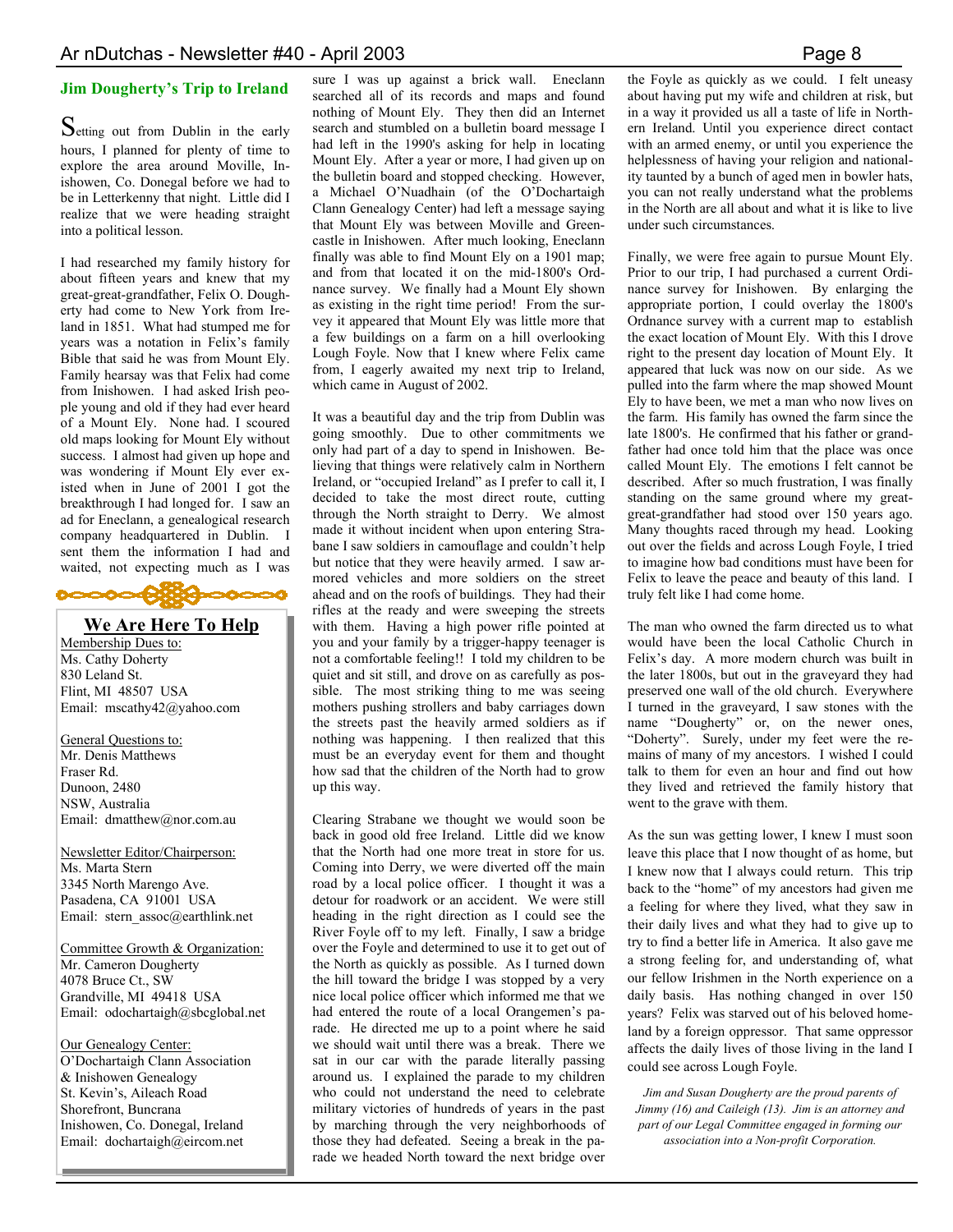## WARNING!! YOU ARE ABOUT TO ENTER THE HISTORICAL SECTION

### **HIGH KINGS OF IRELAND**

(This is a compiling of email correspondences I had with one of our clan's historians, John McLaughlin.)

Hi Cameron - it is great fun, isn't it? I derive a tremendous amount of pure pleasure from doing this kind of research.

Here's a list of High Kings (Ard Righ) of Ireland taken from Byrnes (Irish Kings and High Kings). In general there was only one Ard Righ over Ireland at one time - although there were Ard Righs "with opposition" and occasionally even dual Ard Righs. From the stock of Conal gulban, there were a lot of High Kings in the line of the O'Canannains and the O'Muldoraidhs - but the only one in the line of the O'Donnells was Nial noigiallaigh ('of the Nine Hostages').

The High Kings bounced around between the various tribes in descent from Nial. The first one I see in the list for the line of Conal gulban is Ainmire mc Setna (d. 569).

Under the Ard Righs were the provincial Kings - the Kings of Connacht, Munster, Leinster and Ulster. Beneath them were the more regional kings.

The MacLochlainns and Ua Neills were kings of Ulster, which included Donegal. Beneath them were quite a few regional Kings. Beneath these were a lot of smaller kingdoms.



#### **The High Kings of Ireland 405-1198 A.D.:**

1. Niall Naiogiallach mac Echach Mugmedoin (meaning "of the Nine Hostages") (+405)

- 2. Nath I mac Fiachrach
- 3. Loeguire mac Neill (+463)
- 4. Ailill Molt mac Nath I (+482)
- 5. Lugaid mac Loeguiri (+507)
- 6. Muirchertach MacErcae mac Eogain (+ c. 536)

7. Tuathal Maelgarb mac Cormaic Caich maic Coirpri (+ c. 544)

- 8. Diarmait mac Cerbaill (+ c. 565) 9a. Forgus mac Muirchertaig (+ c. 566)
- 9b. Domnall mac Muirchertaig (+ c. 566)
- 10. Ainmuire mac Setnai (+ c. 569)

11a.Baetan mac Muirchertaig (+c. 572) 11b.Eochaid mac Domnaill (+ c. 572) 12. Baetan mac Ninnedo (+ c. 586) 13. Aed mac Ainmuirech (+ c. 598) 14a.Aed Slaine mac Diarmato (+604) 14b.Colman Rimid mac Baetain (+604) 15. Aed Allan (Aedh Uaridnach mac Domnaill) (+612) 16. Mael Cobo mac Aedo (+ 614) 17. Suibne Menn mac Fiachnai (+628) 18. Domnall mac Aedo (+642) 19a.Cellach mac Mael Cobo (+658) 19b.Conall Cael mac Maele Cobo (+654) 20a.Diarmait mac Aedo Slaine (+665) 20b.Blathmac mac Aedo Slaine (+665) 21. Sechnussach mac Blathmaic (+671) 22. Cenn Faelad mac Blathmaic (+674) 23. Finsnechta Fledach mac Dunchado (+695) 24. Loingsech mac Oengusso (+704) 25. Congal Cennmagair (+710) 26. Fergal mac Maele Duin (+772) 27. Fogartach mac Neill (+724) 28. Cinaed mac Irgalaig (+728) 29. Flaithbertach mac Loingsig (+734) 30. Aed Allan mac Fergaile (+743) 31. Domnall Midi mac Murchado (+763) 32. Niall Frossach mac Fertaile (+770) 33. Donnchad Midi mac Domnaill (\_797) 34. Aed Oirdnide mac Neill (+819) 35. Conchobar mac Donnchada (+833) 36. Niall Caille mac Aeda (+846) 37. Maelsechnaill mac Maele Ruanaid (+862) 38. Aed Findliath mac Neill (+879) 39. Flann Sinna mac Maelsechnaill (+916) 40. Niall Glundubh mac Aeda (+919) 41. Donnchad Donn mac Flainn (+944) 42. Congalach Cnogba mac Maelmithig (+956) 43. Domnall Ua Neill (+980) 44. Maelsechnaill mac Domnaill (+1022) 45. Brian Boruma mac Cennetig (+1014) 46. Tairrdelbach Ua Briain (+1086) 47a.Muirchertach Ua Briain (+1119) 47b.Domnall Ua Lochlainn (+1121) 48. Tairrdelbach Ua Conchobair (+1156) 49. Muirchertach MacLochlainn (+1166) 50. Ruaidri Ua Conchobair (+1198)

(Note: "mac" originally meant "son of" and later became "Mc". The "Ua" originally meant "grandson or descendent of" and later was changed to "O' ".)

Here's a scan (*not shown here, but it can be downloaded from our website www.odochartaighforever.com*) of a genealogical chart showing all the High Kings in the line of the Ui Neill. It came from a book called "A New History of Ireland," which you can find in a lot of libraries.

There was a High King from the Kings of Connacht in the line of Nathi (or Dathi) Niall's nephew, but at some point, the High kingship was thereafter confined to the line of the Ui Neill, northern and southern, until Brian Boru became High King. Byrnes' "Irish Kings and High Kings" is a great source for this topic.

The kingship of Cenel (*Race of*) Conaill was held in an almost unbroken string for centuries by the O'Canannains and the O'Muldoraidhs, with only an occasional O'Donnell becoming Lord of Tir Connell until the time of Eichnecan O Donnell (1201-1207) when the O'Donnells finally wrested the kingship from the O'Canannains and O'Muldoraidhs.

It's also interesting that an O'Dochartaigh, Eachmarcaigh sronmhail 'the noseless', was for a time named King of Tirconnell.

*Annals of the Four Masters: 1197 "Eachmarcach O'Doherty (i.e. Gilla Sron-mael) immediately after assumed the chieftainship of Kinel-Connell…."*

Hereafter though the O'Dochartaighs appear only as Kings of Ard Miodhar or Lords of Innishowan, so this ascension to the height of power in the Cenel Conaill was fairly short lived. He may have been a compromise candidate to calm the feuds of the O'Donnells and the O'Canannains and O'Maildoraidhs.

*No man has the right to set a boundary to the onward march of a nation. No man has the right to say: 'Thus far shalt thou go, and no further'" - Charles Stewart Parnell, 1885*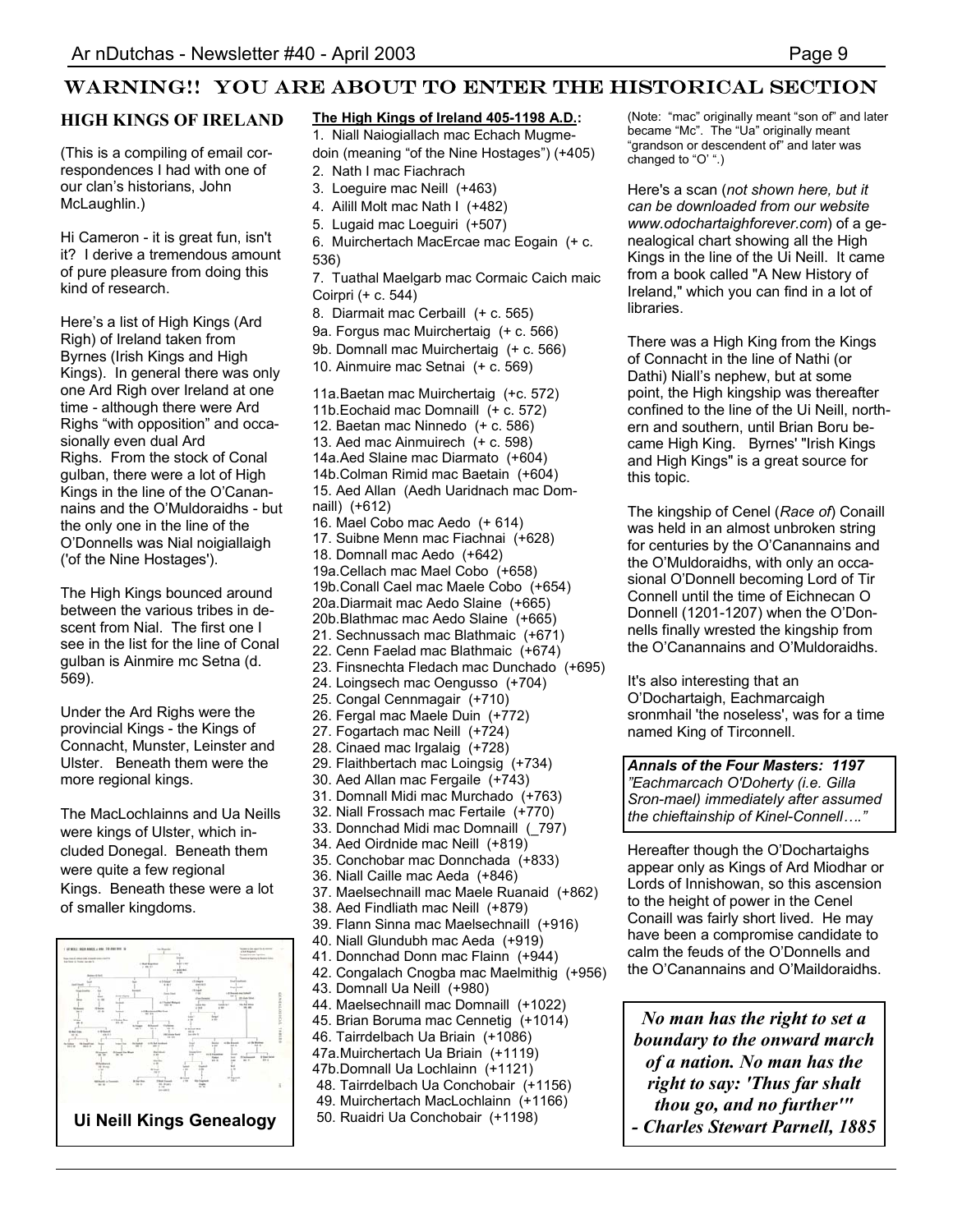# *The Septs of Inishowen*

#### **Pre-1200 A.D.**

The Inishowen Peninsula of Co. Donegal was originally part of the Kingdom of Tirowen (Tyrone) and ruled by Cinel Eoghain septs (descendants of Eoghain, or Owen, a son of Nial 'of the Nine Hostages'). It was divided into three smaller kingdoms, **Aileach**, **Carraig Brachaidhe** and **An Bhreadach**. The O'Duibhiorma sept, whose name was commonly misanglicised to "MacDermott," were Kings of An Bhreadach. The O'Maolfabhails (MacFall) were Kings of Carraig Brachaidhe (related septs were the O'Bruadairs, the O'Coinnes and the O'Hogains of Telach oge). Towering in importance over these two smaller kingdoms was the Kingdom of Aileach, held by the descendants of Nial Glundubh, the MacLochlainns and the Ua Neills, who ruled the North of Ireland. To the South of the Inishowen Peninsula lay the Kingdoms of Tir Eanna and Mag Itha, also held by septs of the Cinel Eoghain. The rest of present-day Donegal was held by various septs of the Cineal Chonaill, including the O'Donnells, Lords of Tirconnell, the O'Boyles, O'Gallaghers, O'Doughertys and the branches of the MacSweeneys.

#### **Kings of Carraig Brachaidhe**

O'Maolfabhail (O'Mullfall, MacFall)

Clann Fhearghusa (& Cenel Coelbad)

 Seated at Carrickabraghey (on the Isle of Doagh, parish of Clonmany)

### **Kings of An Breadhach**

O'Duibhiorma (O'Dwyorma, MacDermott)

#### **Kings of Aileach**

MacLochlainn (McLaughlin)

Ua Neill (O'Neill)

 Clann Neill (descendants of Neill Glundubh, s. of Aedh Finnlaith), Clann Domnall (descendants of Domnall, s. Aedh Finnlaith)

# *The Major Septs of Donegal*

#### **From O'Hart's "Irish Pedigrees," quoting O'Dugan's Topographical Poems**

1. O'Maoldoraigh or Muldory, O Canannain, and Clann Dalaigh (O'Donnell). The head chiefts of Cenel Conaill 2. O'Boyle, chiefs of Clan Chindfaoladh of Tir Ainmireach, and of Tir Boghaine - the presentday baronies of Boylagh and Banagh; Crioch Baoighilleach (the country of the Boyles) gave name to the barony of Boylagh; Tir Boghaine became Banagh.

3. O'Mulvany, chief of magh Siereadh or Massarey.

4. O'Hugh, chief of Easruadh (Esroe) or Ballyshannon, in the barony of Tirhugh.

5. O'Tairceirt or Tarkert, chief of Clan Neachtain and of Clan Snedgaile or Snell.

6. Mac Dubhaine or Mac Duane, chiefs of Cinel Enda, a district in Inishowen.

7. MacLoingseachain, (MacLynchy) chiefs of Glean Binne and O'Breslein, chief of Fanad on the western shores of Lough Swilly.

8. O'Dogherty, chief of Ard Miodhair. Later Lords of Inishowen

9. MacGilleseamhais (MacGilljames, James, Fitzjames,

### **Post-1200 A.D.**

By  $1\overline{241}$  A.D., the O'Neills had achieved the leadership of the Cinel Eoghainn, having defeated the MacLochlainns in the Battle of Caim Eirge of that year. In the late 13th century, the Normans occupied the Inishowen Peninsula and had completed their



fortress at Greencastle by 1305. In 1333, they suddenly withdrew from Inishowen, leaving a political vacuum in the area, which was soon filled by the O'Dochartaighs (formerly Lords of Ard Miodhar) as sublords to the O'Donnell kings of Tirconnell, who are first named "Lords of Inishowen" in the Annals of Ulster in 1342. The Peninsula was thereafter divided into two regions, Sliocht Brian and Sliocht Donnell, named after different branches of the O'Dougherty sept.

#### **Lords of Inishowen**

.

O'Dochartaigh (O'Dougherty)

After the O'Doughertys, four lesser septs are named in the State Papers as holding positions of importance in the peninsula. These septs are:

The Mac Daibheid and MacAilins (according to the O'Clery genealogies, both the MacDavids and the MacAilins were descendants of Eachmarcaigh oig son of Eacmharaigh sronmhaoil O'Dochartaigh; but their pedigrees are not traced in the manuscript.

> Clan Laughlin (MacLochlainn) O'Brollaghan (O'Brillaghan - O'Brolchain)

chief of Ros-Guill, in the barony of Kilmacrenan.

10. O'Kernaghan and O'Dallan, chiefs of the Tuath Bladhaidh.

11. O'Mulligan, chief of Tir Mac Caerthain.

12. O'Donegan, MacGaiblin or MacGiblin, chiefs of Tir Breasail; and O'Maolgaoithe, chief of Muintir Maolgaoithe (O'Mulgee, Magee).

13. MacTernan, chief of Clan Fearghoile or Fargal. Not mentioned by O'Dugan.

14. MacSweeney - Scottish gallowglasses - three branches in Donegal, MacSweeney of Fanad (castle at Rathmullan); Mac-Sweeney Boghainach or of Tir Boghaine (Barony of Banagh castle at Rathain; MacSweeney Na d-Tuath - standard bearers and marshalls to the O'Donnells.

15. O'Gallagher - the baronies of Raphoe and Tir Hugh; had a castle at Ballyshannon; also possessed the castle of Lifford; commanders of O'Donnell's cavalry.

16. O'Furanain (or Foran) chief of Fion Ruis, probably the Rosses, in Boylagh barony. Now Fury.

17. O'Donnelly, chief of Fear Droma, a district in Inishowen. 18. O'Laney or Lane, chief of Cinel Maoin, a district in the barony

of Raphoe. 19. O''Clery, hereditary historians to the O'Donnells. They held large possessions in the barony of Tirhugh, and had a castle at Kilbarron.

20. MacWard, bards to the O'Donnells.

# THANKS FOR VISITING THE HISTORICAL SECTION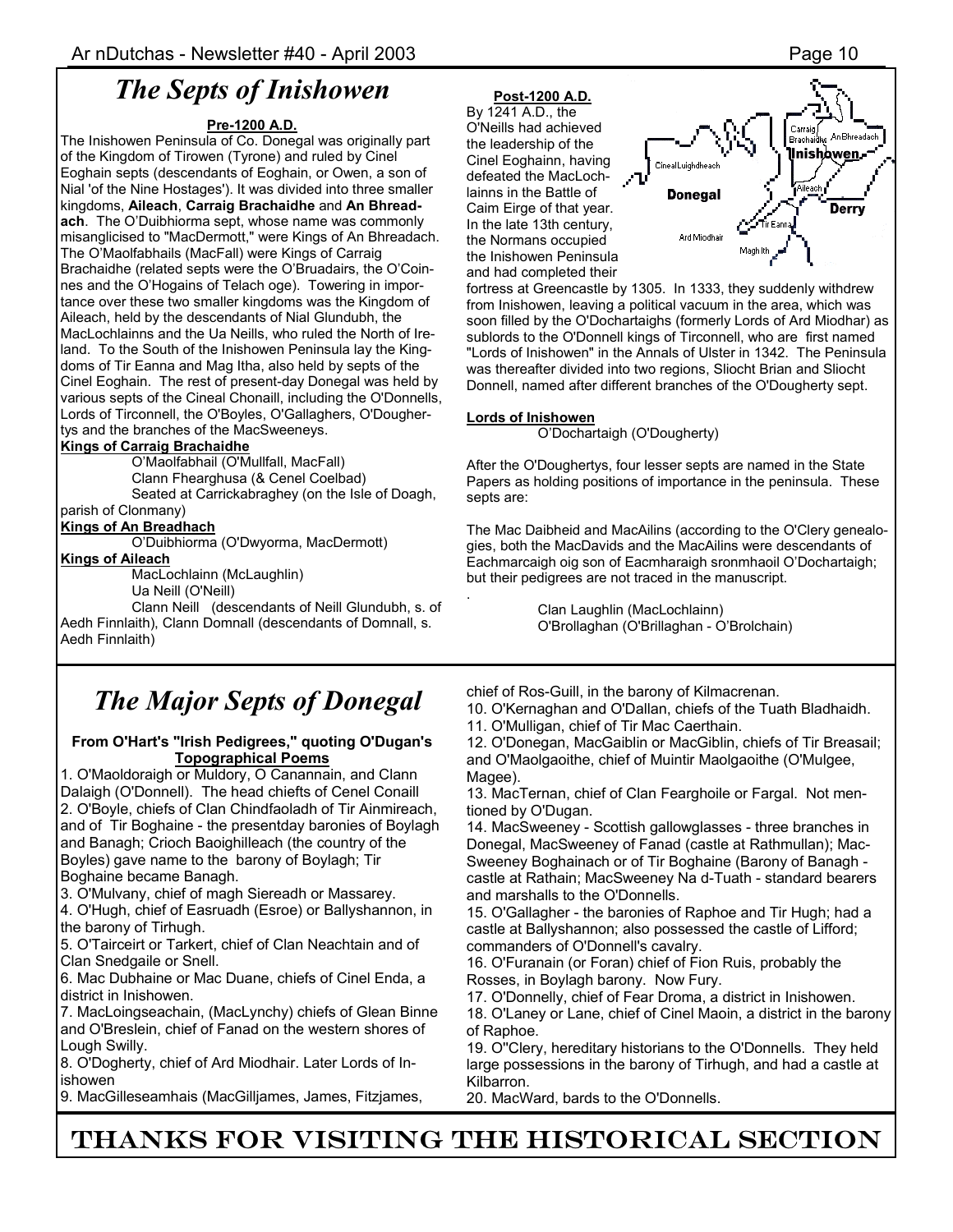| O'DOCHARTAIGH CLANN ENROLLMENT or RENEWAL FORM<br><b>Member Profile</b>                                                                                                                                                                                                                                                                                                                                                                                                                                                                         |                                                                   |
|-------------------------------------------------------------------------------------------------------------------------------------------------------------------------------------------------------------------------------------------------------------------------------------------------------------------------------------------------------------------------------------------------------------------------------------------------------------------------------------------------------------------------------------------------|-------------------------------------------------------------------|
|                                                                                                                                                                                                                                                                                                                                                                                                                                                                                                                                                 |                                                                   |
|                                                                                                                                                                                                                                                                                                                                                                                                                                                                                                                                                 |                                                                   |
| Address:<br><u> 1989 - Johann Barbara, martxa a</u>                                                                                                                                                                                                                                                                                                                                                                                                                                                                                             |                                                                   |
| Home Phone:<br>Home Fax:                                                                                                                                                                                                                                                                                                                                                                                                                                                                                                                        | $(\_\_)$ $\_\_$                                                   |
| Primary Email:<br>Comments:<br><u> 1980 - Johann Barbara, martxa alemaniar a</u>                                                                                                                                                                                                                                                                                                                                                                                                                                                                | <b>From the Membership</b><br><b>Committee</b>                    |
| Family Members in Your Household (Free Members)                                                                                                                                                                                                                                                                                                                                                                                                                                                                                                 |                                                                   |
| Occupation<br>Date of Birth<br><b>First Name</b>                                                                                                                                                                                                                                                                                                                                                                                                                                                                                                | Dues Payable To:<br>Relationship<br>O'Dochartaigh Clann           |
| <u> 1980 - John Stone, amerikansk politiker (</u>                                                                                                                                                                                                                                                                                                                                                                                                                                                                                               | Association<br>Yourself                                           |
| $\frac{1}{1-\frac{1}{1-\frac{1}{1-\frac{1}{1-\frac{1}{1-\frac{1}{1-\frac{1}{1-\frac{1}{1-\frac{1}{1-\frac{1}{1-\frac{1}{1-\frac{1}{1-\frac{1}{1-\frac{1}{1-\frac{1}{1-\frac{1}{1-\frac{1}{1-\frac{1}{1-\frac{1}{1-\frac{1}{1-\frac{1}{1-\frac{1}{1-\frac{1}{1-\frac{1}{1-\frac{1}{1-\frac{1}{1-\frac{1}{1-\frac{1}{1-\frac{1}{1-\frac{1}{1-\frac{1}{1-\frac{1}{1-\frac{1}{1-\frac{1}{1-\frac{1}{1-\frac{1}{1-\frac{1$                                                                                                                           | <b>Spouse</b>                                                     |
|                                                                                                                                                                                                                                                                                                                                                                                                                                                                                                                                                 | Send To:                                                          |
| $\frac{1}{1-\frac{1}{1-\frac{1}{1-\frac{1}{1-\frac{1}{1-\frac{1}{1-\frac{1}{1-\frac{1}{1-\frac{1}{1-\frac{1}{1-\frac{1}{1-\frac{1}{1-\frac{1}{1-\frac{1}{1-\frac{1}{1-\frac{1}{1-\frac{1}{1-\frac{1}{1-\frac{1}{1-\frac{1}{1-\frac{1}{1-\frac{1}{1-\frac{1}{1-\frac{1}{1-\frac{1}{1-\frac{1}{1-\frac{1}{1-\frac{1}{1-\frac{1}{1-\frac{1}{1-\frac{1}{1-\frac{1}{1-\frac{1}{1-\frac{1}{1-\frac{1}{1-\frac{1}{1-\frac{1$<br><u> Alexandro Alexandro Alexandro Alexandro Alexandro Alexandro Alexandro Alexandro Alexandro Alexandro Alexandro </u> | Cathy Doherty                                                     |
| $\frac{1}{1-\frac{1}{1-\frac{1}{1-\frac{1}{1-\frac{1}{1-\frac{1}{1-\frac{1}{1-\frac{1}{1-\frac{1}{1-\frac{1}{1-\frac{1}{1-\frac{1}{1-\frac{1}{1-\frac{1}{1-\frac{1}{1-\frac{1}{1-\frac{1}{1-\frac{1}{1-\frac{1}{1-\frac{1}{1-\frac{1}{1-\frac{1}{1-\frac{1}{1-\frac{1}{1-\frac{1}{1-\frac{1}{1-\frac{1}{1-\frac{1}{1-\frac{1}{1-\frac{1}{1-\frac{1}{1-\frac{1}{1-\frac{1}{1-\frac{1}{1-\frac{1}{1-\frac{1}{1-\frac{1$<br>$\frac{1}{2}$                                                                                                          | (Chairperson)                                                     |
|                                                                                                                                                                                                                                                                                                                                                                                                                                                                                                                                                 | 830 Leland St.                                                    |
|                                                                                                                                                                                                                                                                                                                                                                                                                                                                                                                                                 | Flint, MI 48507 USA                                               |
| <b>Membership Dues</b><br>Dues can be paid in any currency, but the amount needs to be equivalent to the following US\$ amounts:                                                                                                                                                                                                                                                                                                                                                                                                                |                                                                   |
|                                                                                                                                                                                                                                                                                                                                                                                                                                                                                                                                                 |                                                                   |
| Regular Member Annual Dues<br>\$ 35.00 per year                                                                                                                                                                                                                                                                                                                                                                                                                                                                                                 |                                                                   |
| Senior Member Annual Dues (over 65 years old)<br>\$25.00 per year                                                                                                                                                                                                                                                                                                                                                                                                                                                                               |                                                                   |
| Lifetime Membership Due<br>\$350.00 one-time payment                                                                                                                                                                                                                                                                                                                                                                                                                                                                                            |                                                                   |
|                                                                                                                                                                                                                                                                                                                                                                                                                                                                                                                                                 |                                                                   |
| <b>FINANCIAL STATEMENTS FOR YEAR ENDING 2002</b>                                                                                                                                                                                                                                                                                                                                                                                                                                                                                                |                                                                   |
| We had a total of 47 paid members. We need many more. If you                                                                                                                                                                                                                                                                                                                                                                                                                                                                                    |                                                                   |
| have not paid your dues recently, please contribute to your family                                                                                                                                                                                                                                                                                                                                                                                                                                                                              | <b>O'Dochartaigh Clann Association</b><br>Profit & Loss Statement |
| clan association, and encourage your family members, too.                                                                                                                                                                                                                                                                                                                                                                                                                                                                                       | As of December 31, 2002                                           |
| We had two Lifetime Memberships paid last year:                                                                                                                                                                                                                                                                                                                                                                                                                                                                                                 | <b>Revenues and Sales:</b>                                        |
| Steve Dougherty (El Paso, TX) & Cameron Dougherty (Grandville,                                                                                                                                                                                                                                                                                                                                                                                                                                                                                  | Membership Dues- 18 Regulars<br>\$<br>607                         |
| MI)                                                                                                                                                                                                                                                                                                                                                                                                                                                                                                                                             | Membership Dues-27 Seniors<br>675                                 |
| Membership is expected to rise to between 200-300 with your help                                                                                                                                                                                                                                                                                                                                                                                                                                                                                | Membership Dues- 2 Lifetimes<br>700<br>Sales of Merchandise       |
| and with our new membership drive underway. We are also now                                                                                                                                                                                                                                                                                                                                                                                                                                                                                     | $\mathbf{0}$<br><b>Restricted Contributions</b><br>933            |
| selling clan merchandise which will help us to be in much better                                                                                                                                                                                                                                                                                                                                                                                                                                                                                | <b>Unrestricted Contributions</b><br>150                          |
| financial shape at the end of 2003.<br>Our goal is to have over 1,000 annually paid memberships at the                                                                                                                                                                                                                                                                                                                                                                                                                                          | \$3,065<br><b>Total Revenues</b>                                  |
| time of our next reunion. Please do everything you can to help.                                                                                                                                                                                                                                                                                                                                                                                                                                                                                 |                                                                   |
|                                                                                                                                                                                                                                                                                                                                                                                                                                                                                                                                                 | <b>Operating Expenses:</b>                                        |
| Thank You! From the Financial Committee of Cameron                                                                                                                                                                                                                                                                                                                                                                                                                                                                                              | Newsletter Expenses:<br>$\mathbb{S}$                              |
| Dougherty & Cathy Doherty and the Executive Committee of Eva                                                                                                                                                                                                                                                                                                                                                                                                                                                                                    | <b>Printing Supplies</b><br>131<br>26<br>Paper                    |
| Gremmert, Steve Daugherty and Cameron Dougherty.                                                                                                                                                                                                                                                                                                                                                                                                                                                                                                | 370<br>Equipment                                                  |
|                                                                                                                                                                                                                                                                                                                                                                                                                                                                                                                                                 | Software<br>265                                                   |
| <b>O'Dochartaigh Clann Association</b>                                                                                                                                                                                                                                                                                                                                                                                                                                                                                                          | Postage<br>126                                                    |
| <b>Balance Sheet</b>                                                                                                                                                                                                                                                                                                                                                                                                                                                                                                                            | Other Supplies<br>15                                              |
| As of December 31, 2002                                                                                                                                                                                                                                                                                                                                                                                                                                                                                                                         | 933<br>Total                                                      |
|                                                                                                                                                                                                                                                                                                                                                                                                                                                                                                                                                 | New Membership Drive:<br>\$<br>$\boldsymbol{0}$<br>Postage        |
| <b>ASSETS</b>                                                                                                                                                                                                                                                                                                                                                                                                                                                                                                                                   | Software<br>170                                                   |
| Cash<br>\$<br>4,129                                                                                                                                                                                                                                                                                                                                                                                                                                                                                                                             | 170<br>Total<br>S                                                 |
| Supplies<br>10                                                                                                                                                                                                                                                                                                                                                                                                                                                                                                                                  | Administration Expenses:                                          |
| <b>Total Assets</b><br>4,259                                                                                                                                                                                                                                                                                                                                                                                                                                                                                                                    | \$<br>22<br>Postage                                               |
| <b>LIABILITIES &amp; EQUITY</b>                                                                                                                                                                                                                                                                                                                                                                                                                                                                                                                 | Office Supplies<br>135                                            |
| <b>Current Liabilities</b><br>\$<br>$\boldsymbol{0}$                                                                                                                                                                                                                                                                                                                                                                                                                                                                                            | Equipment<br>100<br>Software                                      |
| Loan from Pat Dougherty<br>2,668                                                                                                                                                                                                                                                                                                                                                                                                                                                                                                                | 115<br>Total<br>372<br>S                                          |
| 1,591<br><b>Retained Earnings</b>                                                                                                                                                                                                                                                                                                                                                                                                                                                                                                               | <b>Total Operating Expenses</b><br>,474                           |
| Total Liabilities & Equity<br>4,259                                                                                                                                                                                                                                                                                                                                                                                                                                                                                                             | ,591<br>Net Income                                                |